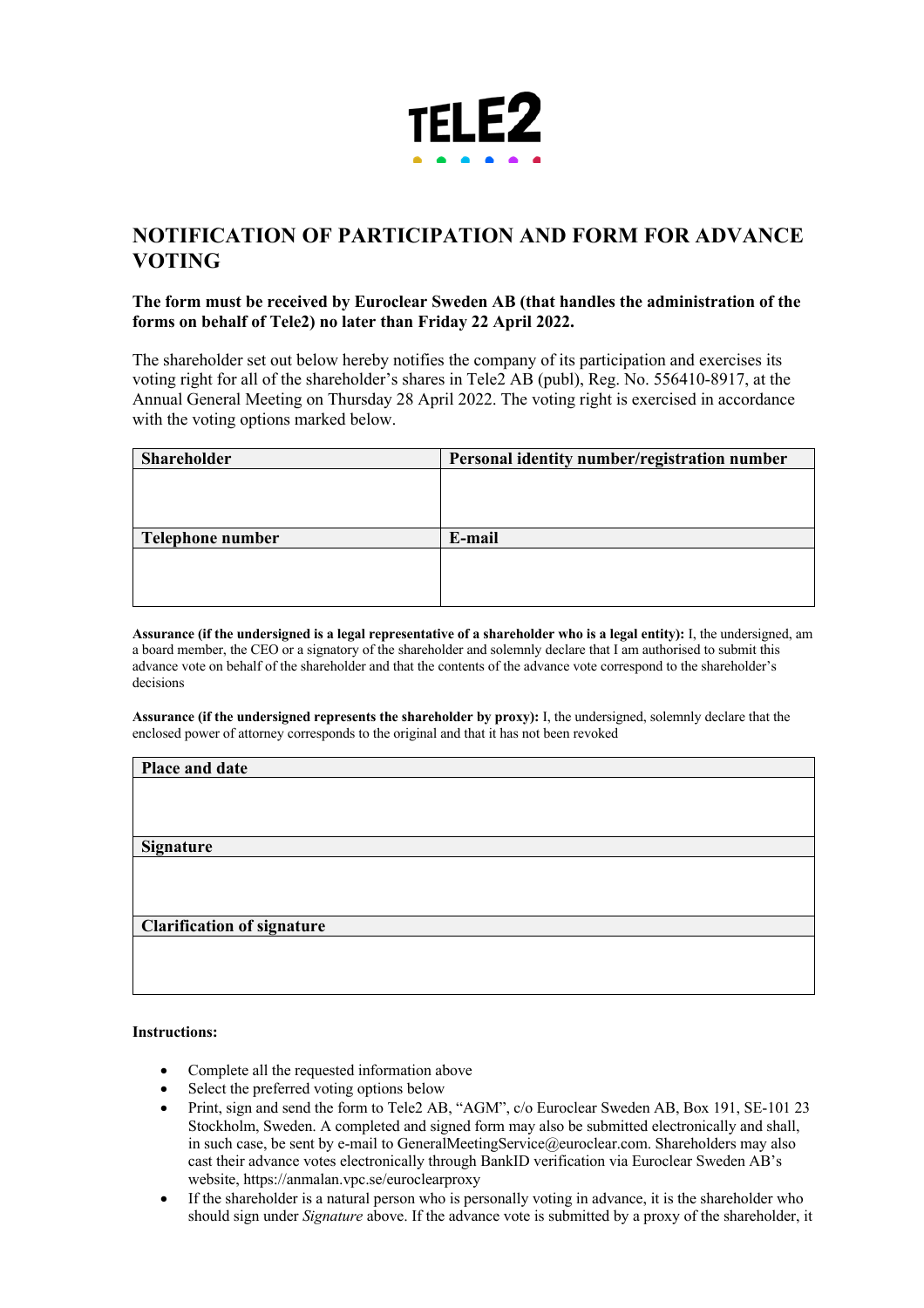

is the proxy who should sign. If the advance vote is submitted by a legal representative of a legal entity, it is the representative who should sign

- A power of attorney shall be enclosed if the shareholder votes in advance by proxy. If the shareholder is a legal entity, a registration certificate or a corresponding document for the legal entity shall be enclosed with the form
- **Please note that a shareholder whose shares are registered in the name of a bank or securities institute must register its shares in its own name to vote.** Instructions regarding this are included in the notice convening the meeting

A shareholder cannot give any other instructions than selecting one of the options specified at each item in the form. If a shareholder wishes to abstain from voting in relation to a matter, kindly refrain from selecting an option. A vote (*i.e.* the advance voting in its entirety) is invalid if the shareholder has provided the form with specific instructions or conditions or if pre-printed text is amended or supplemented.

The form, together with any enclosed authorisation documentation, shall be received by Euroclear Sweden AB no later than **Friday 22 April 2022**. An advance vote can be withdrawn up to and including **Friday 22 April 2022**, by contacting Euroclear Sweden AB by e-mail GeneralMeetingService@euroclear.com (with attention "Tele2 AGM"), by post to Tele2 AB, "AGM", c/o Euroclear Sweden AB, Box 191, SE-101 23 Stockholm, Sweden, or by telephone, +46 (0) 8 402 92 09 (Monday-Friday, 09.00-16.00 CEST).

One form per shareholder will be considered. If more than one form is submitted, the form with the latest date will be considered. The form latest received by Euroclear Sweden AB will be considered if two forms are dated at the same date. An incomplete or wrongfully completed form may be discarded without being considered. If a shareholder has voted in advance and attends the Annual General Meeting in person or through a proxy, the advance vote is still valid except to the extent the shareholder casts votes during the Annual General Meeting or otherwise withdraws its casted postal vote. If the shareholder chooses to participate in a voting procedure during the Annual General Meeting, the submitted advance vote will replaced by the vote cast at the Annual General Meeting.

**Note that the advance vote does not constitute a notification to participate in the Annual General Meeting at the venue in person or through proxy.** Instructions for shareholders who wish to participate in the Annual General Meeting at the venue in person or represented by a proxy are included in the notice convening the Annual General Meeting.

For complete proposals regarding the items on the agenda, kindly refer to the notice convening the meeting and complete proposals on Tele2's website www.tele2.com under the heading "General Shareholders' Meetings", found under the section "Investors".

For information on how your personal data is processed, see the privacy notice available on Euroclear's webpage, https://www.euroclear.com/dam/ESw/Legal/Privacy-notice-bolagsstammor-engelska.pdf.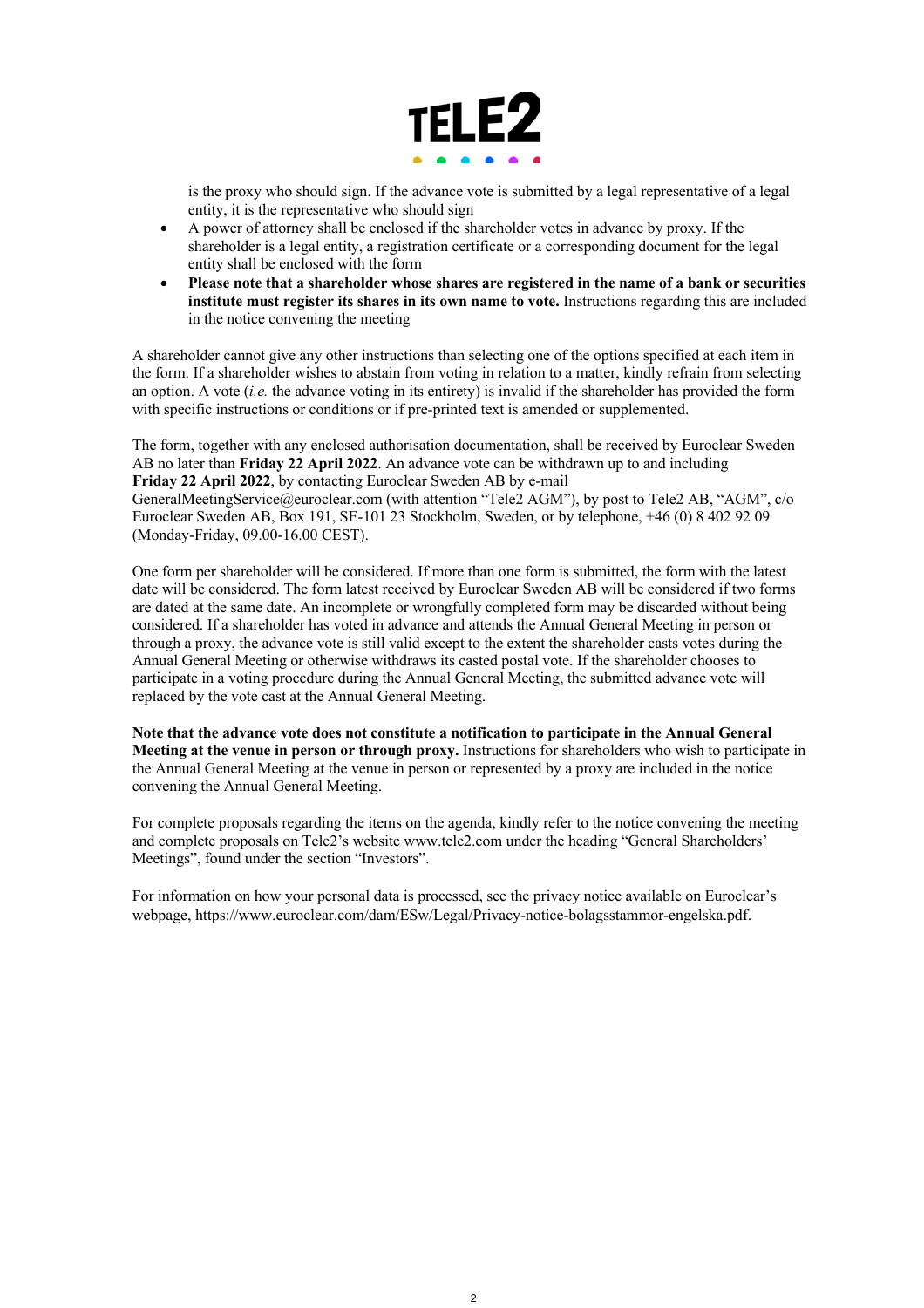

## **Annual General Meeting in Tele2 AB (publ) on 28 April 2022**

The voting options below comprise, if not otherwise stated in the form, the proposals included in the notice convening the Annual General Meeting.

| 2. Election of Chairman of the Annual General Meeting                                                                                                       |
|-------------------------------------------------------------------------------------------------------------------------------------------------------------|
| No <sub>1</sub><br>Yes $\Box$                                                                                                                               |
| 4. Approval of the agenda                                                                                                                                   |
| No $\square$<br>Yes $\Box$                                                                                                                                  |
| 6. Determination of whether the Annual General Meeting has been duly convened                                                                               |
| No <sub>1</sub><br>Yes $\Box$                                                                                                                               |
| 10. Resolution on the adoption of the income statement and the balance sheet and of the<br>consolidated income statement and the consolidated balance sheet |
| $Yes \Box$<br>No <sub>1</sub>                                                                                                                               |
| 11. Resolution on the proposed treatment of the company's earnings as stated in the<br>adopted balance sheet                                                |
| 11 (a). Resolution on proposal of an ordinary dividend                                                                                                      |
| Yes $\Box$<br>No <sub>1</sub>                                                                                                                               |
| 11 (b). Resolution on proposal of an extraordinary dividend                                                                                                 |
| $Yes \Box$<br>$\mathrm{No}\ \Box$                                                                                                                           |
| 12. Resolution on the discharge of liability for the members of the Board and the Chief<br><b>Executive Officer</b>                                         |
| 12 (a). Carla Smits-Nusteling                                                                                                                               |
| Yes $\square$<br>$\mathrm{No}\ \Box$                                                                                                                        |
| 12 (b). Andrew Barron                                                                                                                                       |
| No <sub>1</sub><br>$Yes \Box$                                                                                                                               |
| 12 (c). Stina Bergfors                                                                                                                                      |
| Yes $\square$<br>No <sub>1</sub>                                                                                                                            |
| 12 (d). Anders Björkman                                                                                                                                     |
| Yes $\square$<br>No <sub>1</sub>                                                                                                                            |
| 12 (e). Georgi Ganev                                                                                                                                        |
| No $\Box$<br>Yes $\square$                                                                                                                                  |
| 12 (f). Cynthia Gordon                                                                                                                                      |
| No $\square$<br>Yes $\square$                                                                                                                               |
| 12 (g). Kjell Johnsen (CEO)                                                                                                                                 |
| Yes $\square$<br>No <sub>1</sub>                                                                                                                            |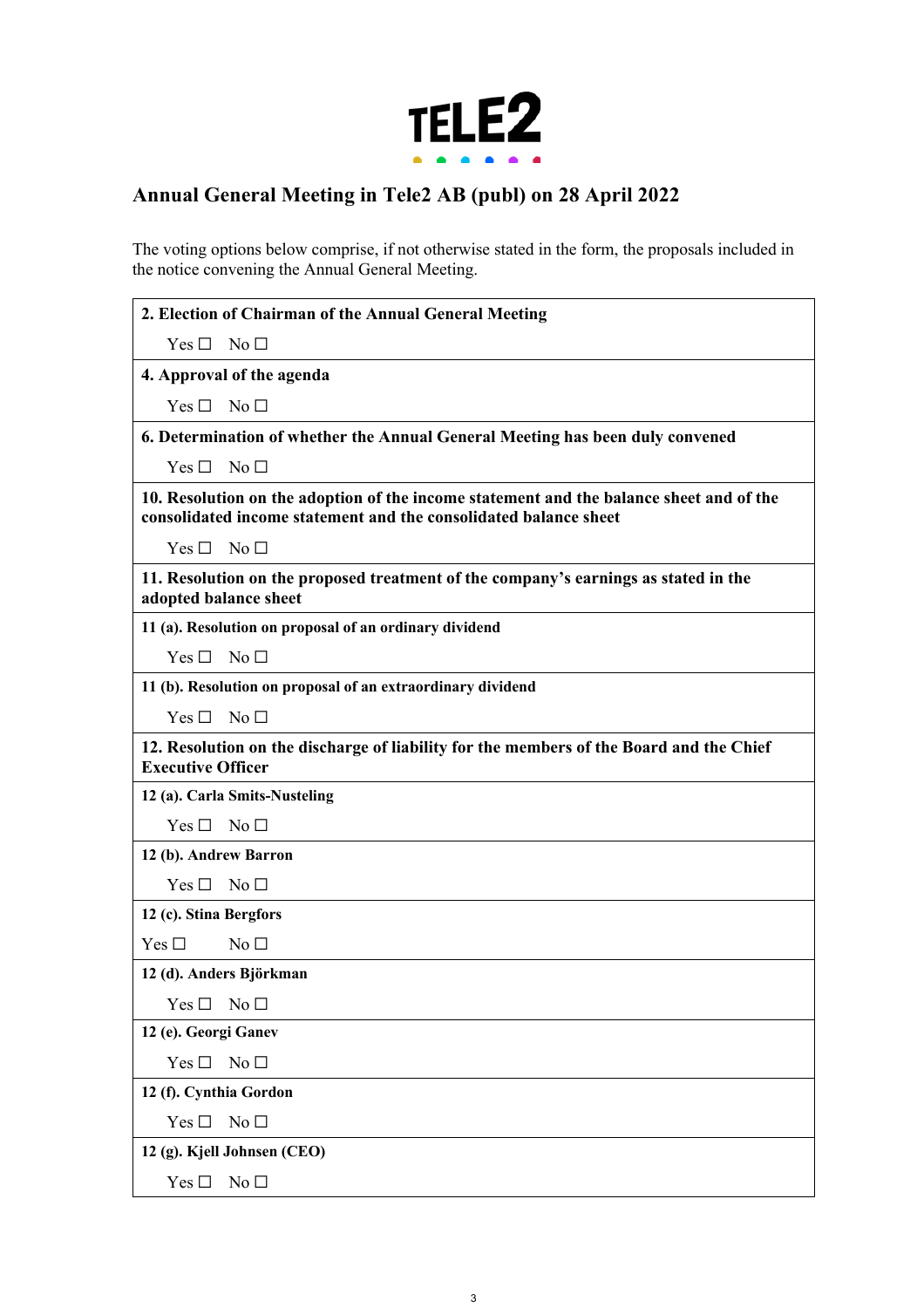

| 12 (h). Sam Kini                                                                  |  |
|-----------------------------------------------------------------------------------|--|
| Yes $\square$<br>No <sub>1</sub>                                                  |  |
| 12 (i). Eva Lindqvist                                                             |  |
| Yes $\square$<br>No <sub>1</sub>                                                  |  |
| 12 (j). Lars-Åke Norling                                                          |  |
| Yes $\Box$<br>No $\Box$                                                           |  |
| 13. Determination of the number of members of the Board                           |  |
| Yes $\square$<br>No <sub>1</sub>                                                  |  |
| 14. Determination of the remuneration to the members of the Board and the auditor |  |
| 14 (a). Remuneration to the members of the Board                                  |  |
| Yes $\square$<br>No <sub>1</sub>                                                  |  |
| 14 (b). Remuneration to the auditor                                               |  |
| No $\Box$<br>Yes $\Box$                                                           |  |
| 15. Election of Board members:                                                    |  |
| 15 (a). Andrew Barron (re-election)                                               |  |
| Yes $\Box$<br>No <sub>1</sub>                                                     |  |
| 15 (b). Stina Bergfors (re-election)                                              |  |
| No $\square$<br>Yes $\square$                                                     |  |
| 15 (c). Georgi Ganev (re-election)                                                |  |
| No <sub>1</sub><br>Yes $\Box$                                                     |  |
| 15 (d). Sam Kini (re-election)                                                    |  |
| $\rm No \ \square$<br>Yes $\square$                                               |  |
| 15 (e). Eva Lindqvist (re-election)                                               |  |
| $Yes \Box No \Box$                                                                |  |
| 15 (f). Lars-Åke Norling (re-election)                                            |  |
| No <sub>1</sub><br>Yes $\Box$                                                     |  |
| 15 (g). Carla Smits-Nusteling (re-election)                                       |  |
| Yes $\square$<br>No <sub>1</sub>                                                  |  |
| 16. Election of the Chairman of the Board                                         |  |
| Yes $\Box$<br>No <sub>1</sub>                                                     |  |
| 17. Determination of the number of Auditors and election of Auditor               |  |
| 17 (a). The number of Auditors                                                    |  |
| No <sub>1</sub><br>Yes $\Box$                                                     |  |
| 17 (b). Election of Auditor                                                       |  |

Yes □ No □